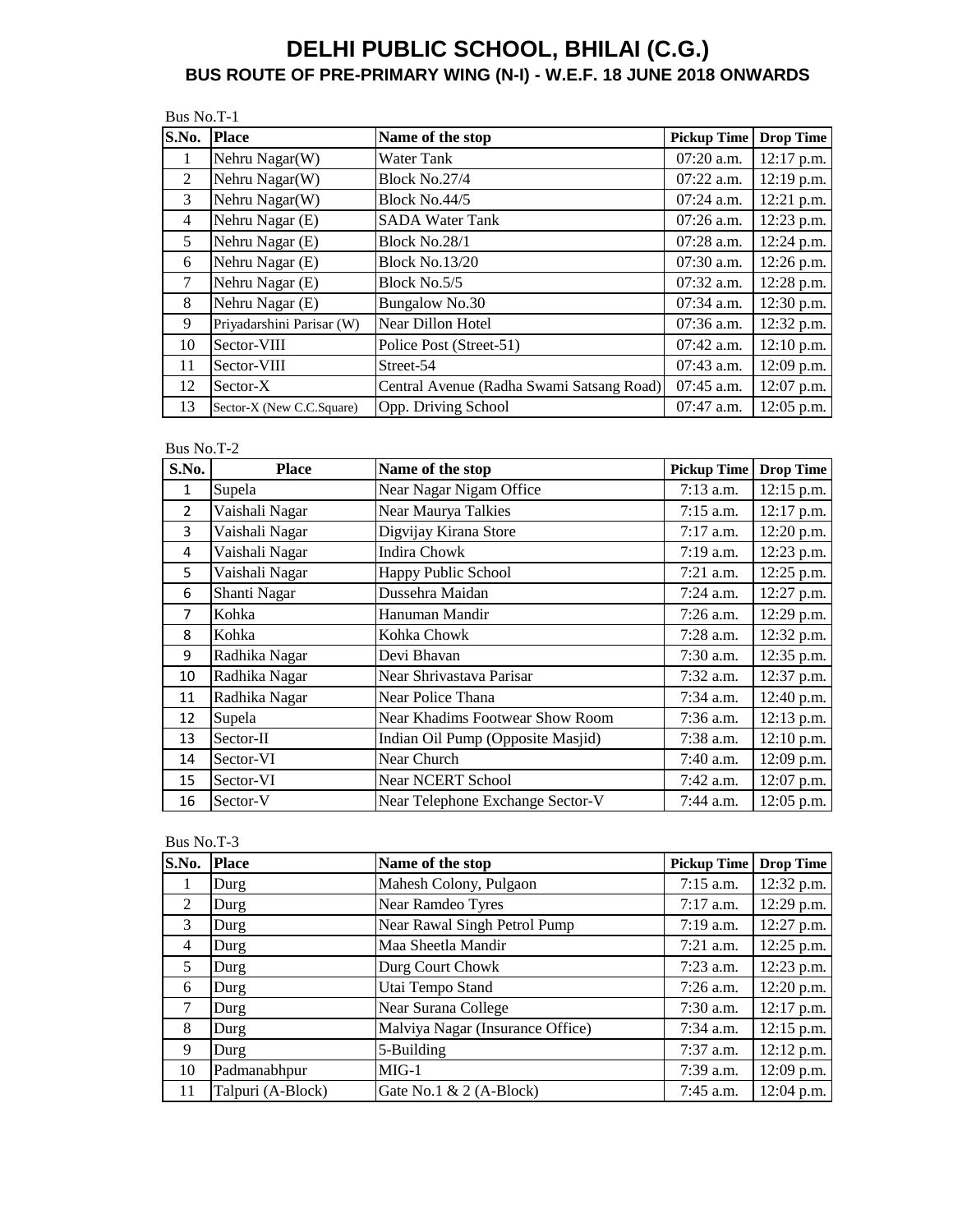| Bus No.T-4     |                     |                          |                    |                  |
|----------------|---------------------|--------------------------|--------------------|------------------|
| S.No.          | <b>Place</b>        | Name of the stop         | <b>Pickup Time</b> | <b>Drop Time</b> |
| 1              | Chauhan Town        | Main Gate                | $07:12$ a.m.       | 12:30 p.m.       |
| $\overline{c}$ | Junwani             | Near Petrol Pump         | $07:15$ a.m.       | 12:28 p.m.       |
| 3              | Smriti Nagar        | <b>Community Hall</b>    | 07:18 a.m.         | 12:26 p.m.       |
| $\overline{4}$ | Smriti Nagar        | Singh Kirana Store       | $07:20$ a.m.       | 12:24 p.m.       |
| 5              | Smriti Nagar        | Singh Flour Mill         | $07:22$ a.m.       | 12:22 p.m.       |
| 6              | Pushpak Nagar       | Dwarka Restaurant        | $07:24$ a.m.       | 12:21 p.m.       |
| 7              | <b>Steel Colony</b> | <b>Steel Colony Road</b> | $07:28$ a.m.       | 12:19 p.m.       |
| 8              | Katul Bod           | Near Harshil Heights     | 07:30 a.m.         | 12:17 p.m.       |
| 9              | <b>Saket Colony</b> | Neha STD                 | $07:33$ a.m.       | $12:15$ p.m.     |
| 10             | Scindia Nagar       | Hanuman Temple           | $07:35$ a.m.       | 12:14 p.m.       |
| 11             | Scindia Nagar       | <b>SBI ATM</b>           | 07:38 a.m.         | $12:12$ p.m.     |
| 12             | Sector-X            | Street-36                | 07:44 a.m.         | 12:08 p.m.       |
| 13             | Sector-X            | Street-40                | $07:46$ a.m.       | 12:07 p.m.       |
| 14             | Sector-X            | Street-44                | 07:48 a.m.         | 12:06 p.m.       |
| 15             | Sector-X            | Street-47 (Water Tank)   | $07:50$ a.m.       | 12:05 p.m.       |

#### Bus No.T-6

| S.No.          | <b>Place</b>          | Name of the stop               | <b>Pickup Time</b> | <b>Drop Time</b> |
|----------------|-----------------------|--------------------------------|--------------------|------------------|
|                | Sector-X              | Street-2                       | $7:20$ a.m.        | 12:04 p.m.       |
| $\mathfrak{D}$ | Sector-X              | Street-7                       | $7:22$ a.m.        | 12:06 p.m.       |
| 3              | Sector-X              | Street-12                      | $7:24$ a.m.        | 12:07 p.m.       |
| $\overline{4}$ | Sector-X              | Street-16                      | $7:26$ a.m.        | 12:09 p.m.       |
| 5              | Sector-X              | Street-20                      | $7:28$ a.m.        | $12:10$ p.m.     |
| 6              | <b>NSPCL Township</b> | Block No.C-5                   | $7:31$ a.m.        | 12:20 p.m.       |
| 7              | <b>NSPCL Road</b>     | Rear Gate, Block No.B, Talpuri | $7:33$ a.m.        | $12:18$ p.m.     |
| 8              | Ruabandha Sector      | BSP School (Block 65)          | $7:35$ a.m.        | $12:16$ p.m.     |
| 9              | Ruabandha Sector      | <b>Block-157</b>               | $7:37$ a.m.        | 12:15 p.m.       |
| 10             | Ruabandha Sector      | Block-3                        | $7:39$ a.m.        | 12:13 p.m.       |
| 11             | Risali Sector         | Main Gate, DPS, Risali Sector  | $7:40$ a.m.        | $12:12$ p.m.     |

| S.No.          | <b>Place</b>           | Name of the stop             | <b>Pickup Time</b> | <b>Drop Time</b> |
|----------------|------------------------|------------------------------|--------------------|------------------|
|                | Hudco                  | <b>HIG/MIG Quarters</b>      | $7:15$ a.m.        | 12:30 p.m.       |
| $\mathfrak{D}$ | Hudco                  | MIG-1028                     | $7:17$ a.m.        | 12:29 p.m.       |
| 3              | Hudco                  | Shri Ram Chowk               | 7:19 a.m.          | 12:28 p.m.       |
| 4              | Hudco                  | Milan STD                    | $7:21$ a.m.        | 12:26 p.m.       |
| 5              | Hudco                  | $LIG-21$                     | $7:23$ a.m.        | 12:25 p.m.       |
| 6              | Hudco                  | $MIG-I/100$                  | 7:24 a.m.          | 12:23 p.m.       |
| 7              | Hudco                  | DAV School                   | $7:26$ a.m.        | 12:22 p.m.       |
| 8              | Hudco                  | Ispat Club                   | $7:28$ a.m.        | 12:20 p.m.       |
| 9              | <b>Hospital Sector</b> | Street-9                     | $7:30$ a.m.        | 12:18 p.m.       |
| 10             | <b>Hospital Sector</b> | Street-12                    | $7:32$ a.m.        | 12:17 p.m.       |
| 11             | <b>Hospital Sector</b> | Street-16 (1st & 2nd Corner) | 7:34 a.m.          | 12:15 p.m.       |
| 12             | <b>Hospital Sector</b> | <b>Cross Street WHA</b>      | $7:36$ a.m.        | 12:14 p.m.       |
| 13             | Sector-IX              | Cross Street-4 (SPA)         | 7:38 a.m.          | 12:12 p.m.       |
| 14             | Sector-IX              | Maintenance Office/Street-36 | $7:40$ a.m.        | $12:10$ p.m.     |
| 15             | Sector-IX              | Street-32                    | $7:42$ a.m.        | 12:08 p.m.       |
| 16             | Sector-IX              | Street-2                     | 7:44 a.m.          | 12:06 p.m.       |
| 17             | Sector-IX              | NPA Near Block No.3          | $7:45$ a.m.        | 12:05 p.m.       |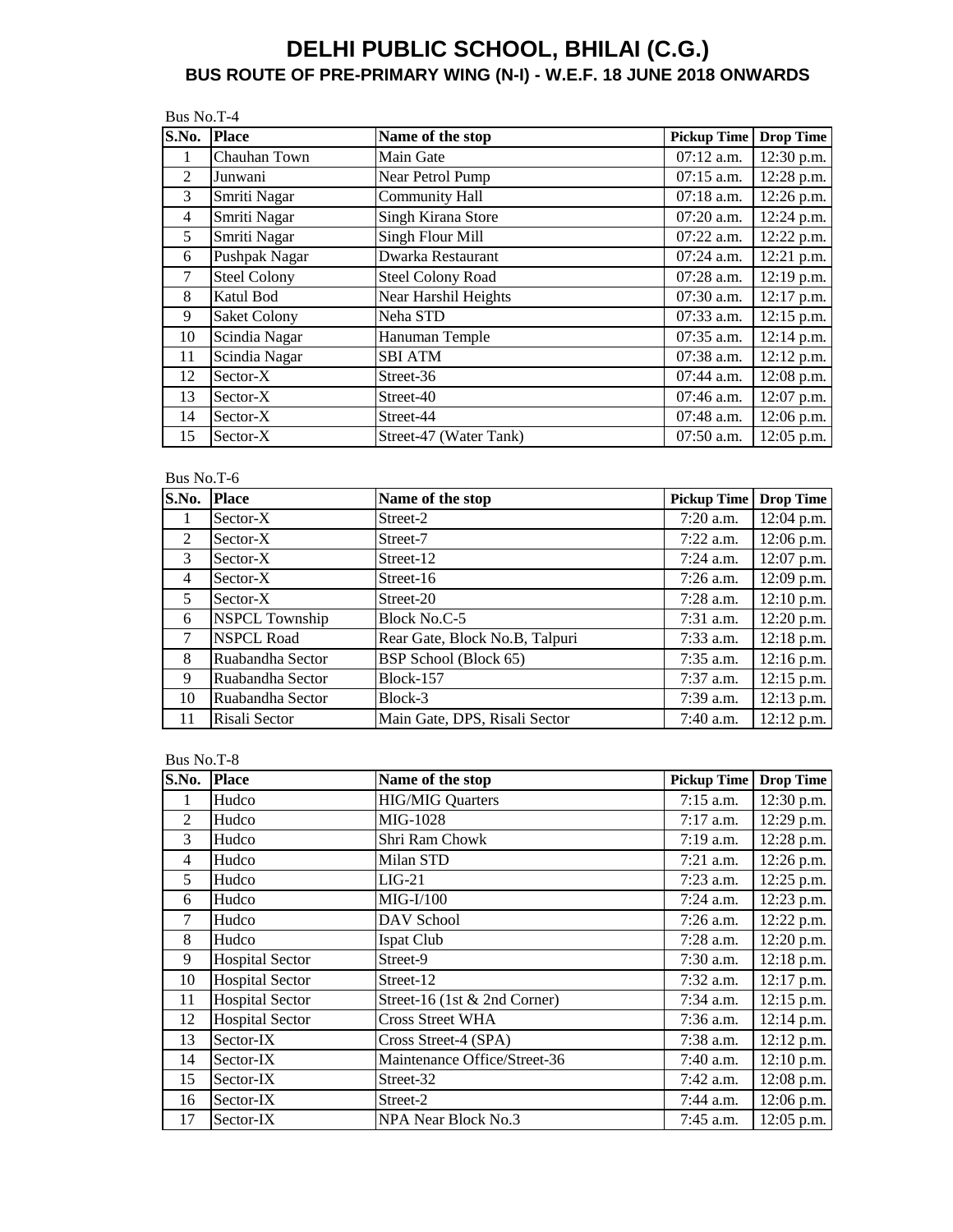Bus No.T-9

| S.No.          | <b>Place</b>  | Name of the stop                       | <b>Pickup Time</b> | <b>Drop Time</b> |
|----------------|---------------|----------------------------------------|--------------------|------------------|
| 1              | Sunder Nagar  | Utsav Bhawan                           | $7:15$ a.m.        | 12:34 p.m.       |
| 2              | Jawahar Nagar | Pan Shop (Chowk)                       | $7:17$ a.m.        | 12:31 p.m.       |
| 3              | Jawahar Nagar | Chhawani Chowk                         | $7:19$ a.m.        | 12:26 p.m.       |
| $\overline{4}$ | Jawahar Nagar | Near Dena Bank                         | $7:22$ a.m.        | 12:23 p.m.       |
| 5              | Power House   | Near Dr. Alok Dixit's Clinic           | $7:24$ a.m.        | 12:21 p.m.       |
| 6              | Sector-1      | Street-10                              | $7:26$ a.m.        | $12:18$ p.m.     |
| 7              | Sector-1      | 'C' Market                             | $7:27$ a.m.        | $12:16$ p.m.     |
| 8              | Sector-1      | Maintenance Office                     | $7:29$ a.m.        | 12:14 p.m.       |
| 9              | Sector-1      | BSP H.S.S. (Hindi Medium)/Street-12    | $7:31$ a.m.        | 12:13 p.m.       |
| 10             | Sector-1      | Street-31 (Near Hospital)              | $7:33$ a.m.        | 12:11 p.m.       |
| 11             | Sector-1      | Avenue-B (Near Co-operative Society)   | $7:35$ a.m.        | 12:09 p.m.       |
| 12             | Sector-III    | <b>CISF Chowk</b>                      | $7:37$ a.m.        | 12:07 p.m.       |
| 13             | Sector-IV     | Central Avenue (Opp. Bhilai Vidyalaya) | 7:39 a.m.          | 12:05 p.m.       |

Bus No.T-10

| S.No.  | <b>Place</b>       | Name of the stop                     | <b>Pickup Time</b> | <b>Drop Time</b> |
|--------|--------------------|--------------------------------------|--------------------|------------------|
| 1      | Talpuri (B-Block)  | Main Gate, B-Block                   | $07:17$ a.m.       | 12:03 p.m.       |
| 2      | Maitri Kunj        | <b>Near Palash Tower</b>             | $07:20$ a.m.       | 12:05 p.m.       |
| 3      | Maitri Kunj        | Near Garden Apartment                | $07:22$ a.m.       | 12:08 p.m.       |
| 4      | Risali Road        | Near Shaheed Rajnikanth Singh Smarak | $07:25$ a.m.       | $12:10$ p.m.     |
| 5      | Ashish Nagar Road  | Near Church                          | $07:28$ a.m.       | 12:13 p.m.       |
| 6      | Ashish Nagar Road  | Near SBI, Risali Sector              | 07:30 a.m.         | $12:15$ p.m.     |
| $\tau$ | Ashish Nagar Road  | Shri Vinayak Hospital                | $07:32$ a.m.       | 12:17 p.m.       |
| 8      | Ashish Nagar Road  | Oriental Bank of Commerce ATM        | $07:34$ a.m.       | 12:19 p.m.       |
| 9      | Maitri Nagar       | Near Sangam Dairy                    | $07:36$ a.m.       | 12:21 p.m.       |
| 10     | Maitri Nagar       | Near Madhurisha Apartments           | 07:38 a.m.         | 12:23 p.m.       |
| 11     | V.I.P. Nagar       | V.I.P. Nagar Entry                   | $07:40$ a.m.       | 12:25 p.m.       |
| 12     | <b>Ispat Nagar</b> | <b>Ispat Nagar Entry</b>             | 07:42 a.m.         | 12:27 p.m.       |

| S.No.          | <b>Place</b> | Name of the stop                         | <b>Pickup Time</b> | <b>Drop Time</b> |
|----------------|--------------|------------------------------------------|--------------------|------------------|
| 1              | Durg         | Menonite Church                          | $7:15$ a.m.        | $12:17$ p.m.     |
| 2              | Durg         | Indira Market                            | $7:17$ a.m.        | $12:19$ p.m.     |
| 3              | Durg         | <b>Prabhat Talkies</b>                   | $7:19$ a.m.        | 12:21 p.m.       |
| $\overline{4}$ | Durg         | <b>Agrasen Chowk</b>                     | $7:21$ a.m.        | 12:24 p.m.       |
| 5              | Durg         | Arya Complex                             | $7:23$ a.m.        | 12:26 p.m.       |
| 6              | Durg         | Green Chowk                              | $7:25$ a.m.        | 12:28 p.m.       |
| 7              | Durg         | Gurudwara                                | $7:28$ a.m.        | 12:30 p.m.       |
| 8              | Durg         | <b>OBC</b> Bank                          | $7:30$ a.m.        | 12:32 p.m.       |
| 9              | Durg         | Near Sindhi Dharamshala                  | $7:32$ a.m.        | 12:34 p.m.       |
| 10             | Durg         | Polytechnic college                      | $7:34$ a.m.        | 12:36 p.m.       |
| 11             | Durg         | Science College (Khabbarwal Petrol Pump) | $7:36$ a.m.        | $12:14$ p.m.     |
| 12             | Bhilai       | 32 Bungalows                             | 7:39 a.m.          | $12:12$ p.m.     |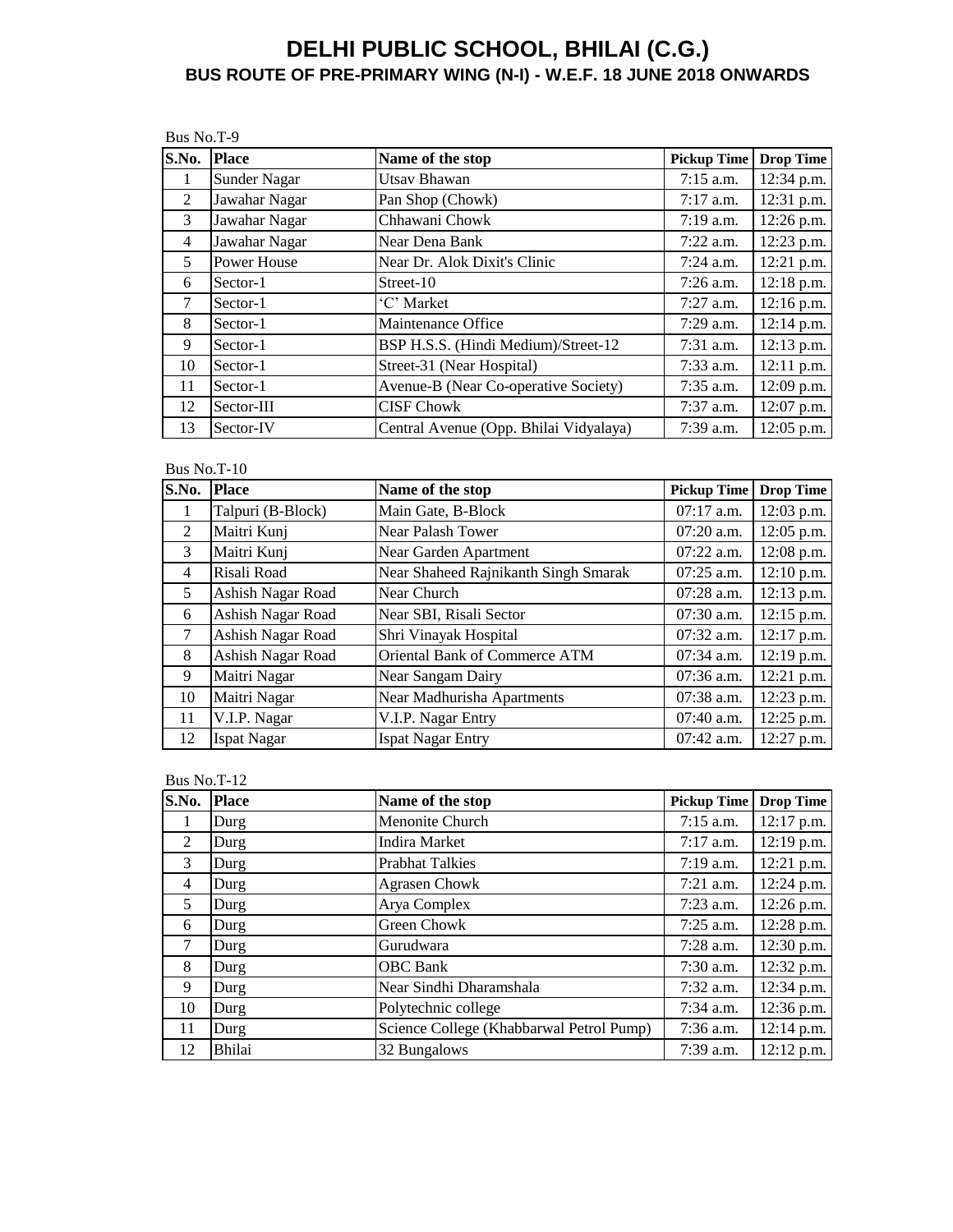|       | Bus No.T-14  |                                 |                    |                  |  |
|-------|--------------|---------------------------------|--------------------|------------------|--|
| S.No. | <b>Place</b> | Name of the stop                | <b>Pickup Time</b> | <b>Drop Time</b> |  |
| 1     | Sector II    | Enquiry Office (Maintenance)    | $7:20$ a.m.        | 12:30 p.m.       |  |
| 2     | Sector II    | Street-23                       | $7:22$ a.m.        | 12:29 p.m.       |  |
| 3     | Sector II    | Street-2 (1st and 2nd corner)   | $7:23$ a.m.        | 12:27 p.m.       |  |
| 4     | Sector II    | Market, Near Vivekananda School | $7:25$ a.m.        | 12:25 p.m.       |  |
| 5     | Sector-II    | Near Steel Club                 | $7:27$ a.m.        | 12:23 p.m.       |  |
| 6     | Sector-IV    | Near Sindhu Bhawan              | $7:29$ a.m.        | $12:21$ p.m.     |  |
| 7     | Sector-IV    | Mahila Samaj                    | $7:30$ a.m.        | 12:20 p.m.       |  |
| 8     | Sector-IV    | <b>Water Tank</b>               | $7:32$ a.m.        | 12:18 p.m.       |  |
| 9     | Sector-IV    | Near Boria Market               | $7:34$ a.m.        | 12:17 p.m.       |  |
| 10    | Sector-IV    | <b>Near BSP EMMS</b>            | $7:35$ a.m.        | 12:16 p.m.       |  |
| 11    | Sector-IV    | Street-22                       | 7:37 a.m.          | 12:14 p.m.       |  |
| 12    | Sector V     | Street-21                       | 7:39 a.m.          | 12:12 p.m.       |  |
| 13    | Sector V     | Street-16                       | 7:40 a.m.          | 12:10 p.m.       |  |
| 14    | Sector V     | Market (BSP Stop)               | $7:42$ a.m.        | 12:09 p.m.       |  |
| 15    | Sector-V     | Balaji Mandir                   | 7:44 a.m.          | 12:07 p.m.       |  |
| 16    | Sector-V     | Street-40                       | 7:46 a.m.          | 12:05 p.m.       |  |

### Bus No.T-16

| $\overline{\textbf{S}}.\overline{\textbf{No}}.$ | <b>Place</b>        | Name of the stop                        | <b>Pickup Time</b> | <b>Drop Time</b> |
|-------------------------------------------------|---------------------|-----------------------------------------|--------------------|------------------|
| $\mathbf{I}$                                    | Borsi               | Sheetla Mandir                          | $7:10$ a.m.        | $12:10$ p.m.     |
| 2                                               | Borsi               | C.G.H.B. Office (Market)                | 7:12 a.m.          | $12:12$ p.m.     |
| 3                                               | <b>Borsi</b>        | <b>Agrawal Provision Store</b>          | $7:15$ a.m.        | $12:14$ p.m.     |
| $\overline{4}$                                  | <b>Borsi</b>        | Hello Point (Chehak STD)                | $7:17$ a.m.        | 12:16 p.m.       |
| 5                                               | Borsi               | Ganapati Vihar Main Gate                | $7:20$ a.m.        | 12:19 p.m.       |
| 6                                               | <b>Borsi</b>        | Vardan Parisar (Chowk)                  | $7:22$ a.m.        | 12:21 p.m.       |
| $\tau$                                          | Vivekanand Nagar    | Near Mr. Ghosh's Residence              | $7:24$ a.m.        | 12:23 p.m.       |
| 8                                               | New Adarsh Nagar    | H.P. Gas                                | $7:25$ a.m.        | 12:24 p.m.       |
| 9                                               | <b>Adarsh Nagar</b> | Maharaja Chowk (Near Payal's Residence) | $7:26$ a.m.        | 12:25 p.m.       |
| 10                                              | Potiakala           | Near Rishabh City                       | 7:28 a.m.          | 12:27 p.m.       |
| 11                                              | <b>Adarsh Nagar</b> | Jugnu Dera                              | $7:30$ a.m.        | 12:30 p.m.       |
| 12                                              | <b>Adarsh Nagar</b> | Madaria Complex                         | $7:32$ a.m.        | 12:32 p.m.       |
| 13                                              | Padmanabhpur        | Janta Market                            | 7:34 a.m.          | 12:34 p.m.       |
| 14                                              | Padmanbhpur         | <b>Rickshaw Stand</b>                   | 7:35 a.m.          | 12:35 p.m.       |
| 15                                              | Padmanabhpur        | Near SM-32                              | 7:37 a.m.          | 12:37 p.m.       |
| 16                                              | <b>Anand Nagar</b>  | Near the Pond (Talab)                   | 7:40 a.m.          | 12:40 p.m.       |

| S.No.          | <b>Place</b> | Name of the stop                       | <b>Pickup Time</b> | <b>Drop Time</b> |
|----------------|--------------|----------------------------------------|--------------------|------------------|
|                | Anandpuram   | <b>Near Milestone</b>                  | 07:15 a.m.         | 12:32 p.m.       |
| $\mathfrak{D}$ | Anandpuram   | Kuber Enclave                          | $07:17$ a.m.       | 12:31 p.m.       |
| 3              | Surya Vihar  | Main Gate                              | $07:20$ a.m.       | 12:29 p.m.       |
| $\overline{4}$ | Smriti Nagar | Near Apollo BSR Hospital               | $07:22$ a.m.       | 12:27 p.m.       |
| 5              | Smriti Nagar | CHPL                                   | $07:24$ a.m.       | 12:25 p.m.       |
| 6              | Model Town   | <b>Surya Apartments</b>                | 07:26 a.m.         | 12:23 p.m.       |
| 7              | Model Town   | Shivaji Chowk                          | $07:28$ a.m.       | 12:21 p.m.       |
| 8              | Nehru Nagar  | Opposite Krishna Public School         | $07:27$ a.m.       | 12:19 p.m.       |
| 9              | Nehru Nagar  | Dr. Wakodkar's Nursing Home            | $07:29$ a.m.       | 12:17 p.m.       |
| 10             | Nehru Nagar  | Dr. Sardeshpandey (Near Agrasen Chowk) | $07:30$ a.m.       | $12:16$ p.m.     |